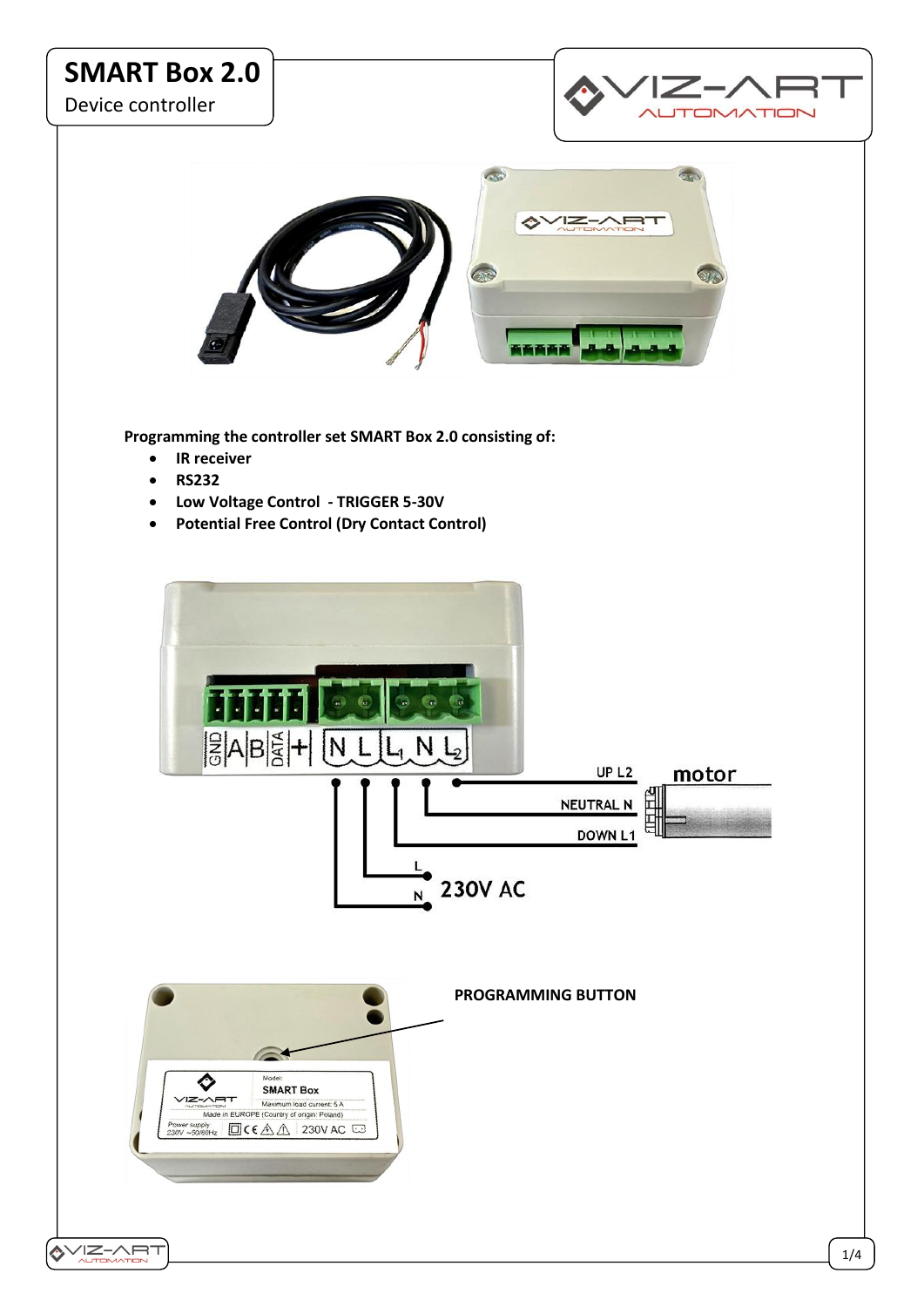Before turning on the power, press and hold the **programming button** and then turn on the power (button still pressed). Count the LED flashes.

**3 flashes**: the device will receive signals from the **IR infrared remote control 6 flashes**: the device will receive codes from the **RS232** serial port (logical '1' -5V, logical '0' + 5V) **9 flashes**: the device will receive codes from the **UART** serial port (logical '1' + 5V, logical '0' 0V)

# CONNECTION DIAGRAM **RS232 control/UART:**





SOCKET DB9

PROGRAMMING **RS232 control / UART:**

**PIN 5** CONNECT TO **GND PIN 2, 3** CONNECT TO **DATA**

HEXAGONAL CODE:

UP "U" or "ØX55" or "55h" STOP "S" or "ØX53" or "53h" DOWN "D" or "ØX44" or "44h"

# DECIMAL CODE:

 $UP$   $.85"$ STOP "83" DOWN "68"

CONNECTION DIAGRAM **IR RECEIVER:**

# |ਊ|A|B|ਊ|+| (N L N **SHIELD OF SHIELDING WIRE WHITE WIRE RED WIRE**  CONNECT TO **GND** CONNECT TO **DATA** CONNECT TO **+**  $Z-AHT$

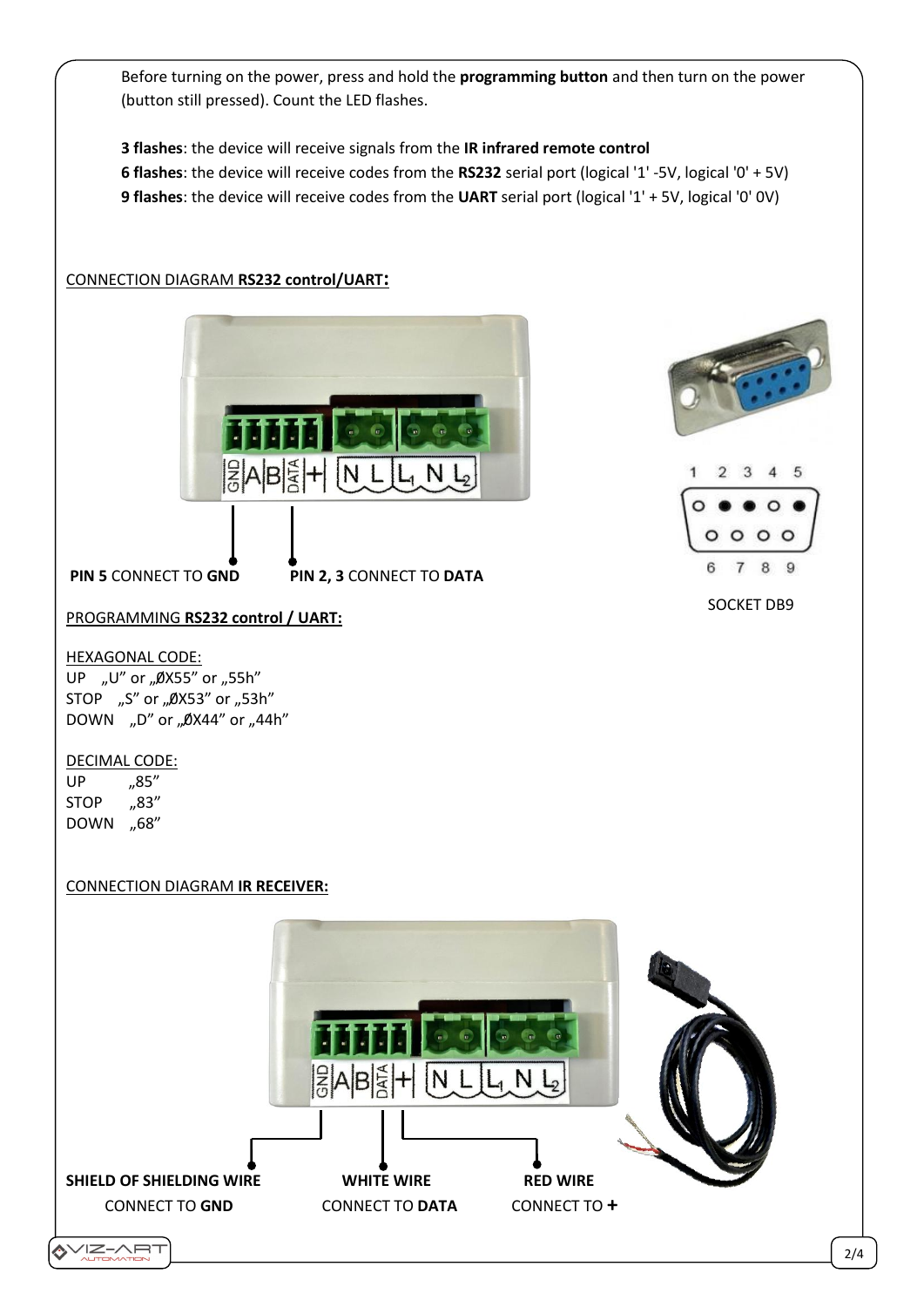# **Programming IR infrared remote control code:**

After turning the power on, press shortly the programming button once. The LED diode will light up. It is waiting for the code from the IR remote control switching on the '1' direction.

After receiving the code, the LED diode will blink fast several times and light up again.

SMART Box is waiting for the code from the IR remote control to turn off the directions (code 'STOP').

After receiving the code, the LED diode will blink fast several times and light up again.

SMART Box is waiting for the code from the IR remote control switching on the '2' direction. After receiving the code, the LED diode will blink fast several times and turn off.

This is the end of programming.

## CONNECTION DIAGRAM **POTENTIAL FREE CONTROL:**



**GND** CONNECT TO **A** or **GND** CONNECT TO **B**

**IZ-ART** 

CONNECTION DIAGRAM **LOW VOLTAGE CONTROL TRIGGER 5-30V DC:**



### **PROGRAMMING BUTTON**